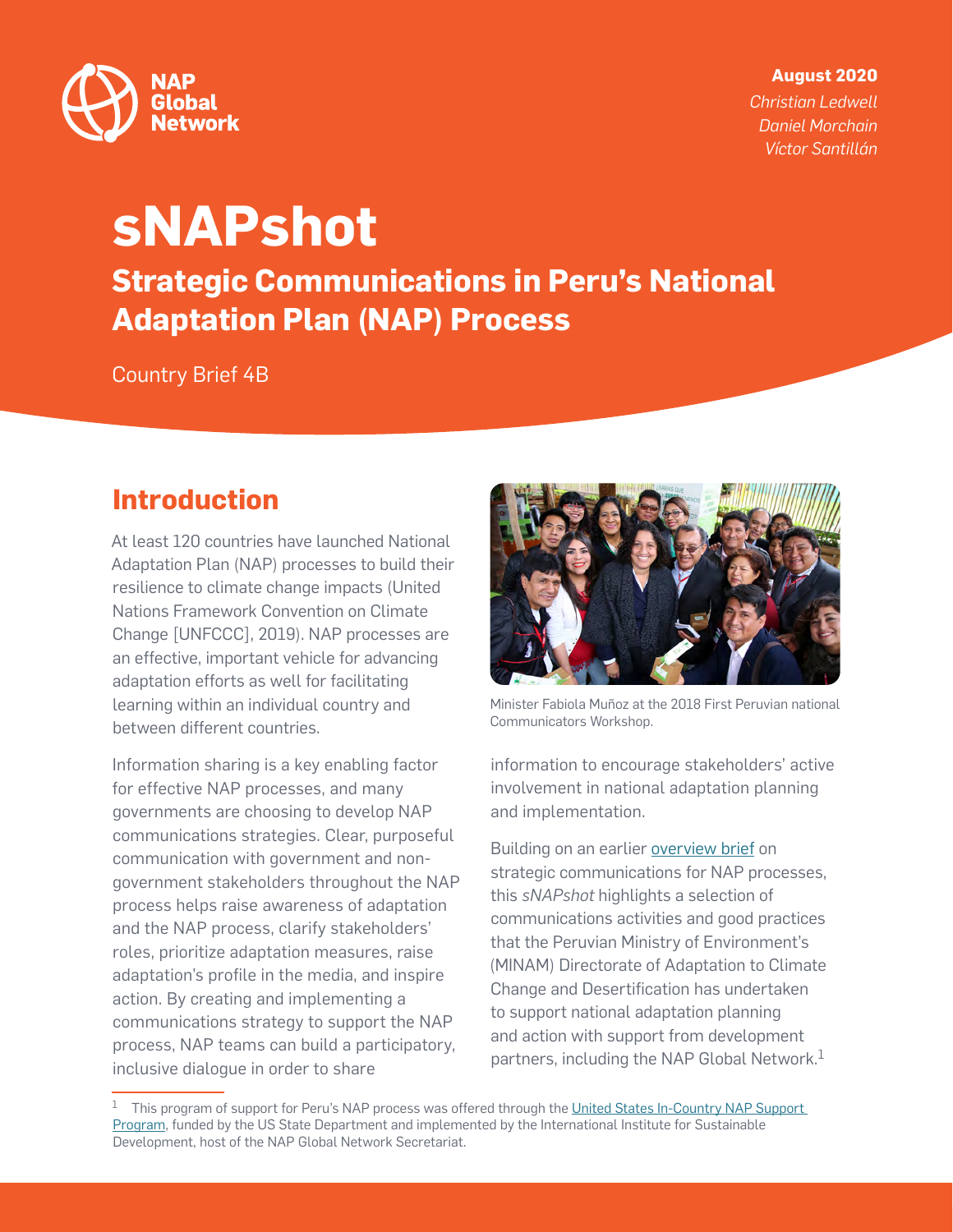#### **Box 1. Peru's NAP process**

Peru's NAP process has been instrumental in the development of adaptation goals and commitments in its first Nationally Determined Contribution (NDC). The country's NDC lists five priority sectors for adaptation: Water, Fisheries and Aquaculture, Forestry, Agriculture, and Health. Taking its direction from the adaptation goals of the NDC, the NAP process in Peru is a strategic tool for planning and implementing concrete actions to reduce risks and build resilience in the face of the adverse effects of climate change. A NAP document has been developed through support from the NAP Global Network and will be launched in 2020, with time horizons to 2030 and 2050.







**WATER FISHERIES AND AQUACULTURE**







**FORESTRY AGRICULTURE HEALTH**

#### **Peru's NAP Communications Strategy Objectives: Empowering stakeholders through communication**

A communications strategy to support Peru's NAP process was developed in 2016 with the overall objective of promoting opportunities for dialogue in order to drive action. This strategy is working to achieve the following goals, among others:

- Building high-level political support for the NAP process.
- Building strong links between the NAP process and adaptation in the NDC.
- Fostering a broad participatory and inclusive dialogue to engage stakeholders in climate action.
- Emphasizing how adaptation can provide opportunities to advance Peru's development goals.
- Raising awareness of the NAP process among rural and urban populations, including civil society groups and private sector actors.
- Leveraging the existing interest in and knowledge of climate change among journalists and communicators (including from government ministries and from Indigenous organizations across the country) to advance the NAP process.

Complementing these objectives, the communications strategy outlined guiding principles for communication, including an **intercultural approach** (including the engagement of Indigenous groups), an **intergenerational perspective** (using Traditional Knowledge and modes of communication alongside newer channels that may have greater appeal to youth) and to carefully **recognize gender** dynamics and tailor the design of communications activities accordingly.

To achieve the above objectives on awareness raising, MINAM has used a diverse range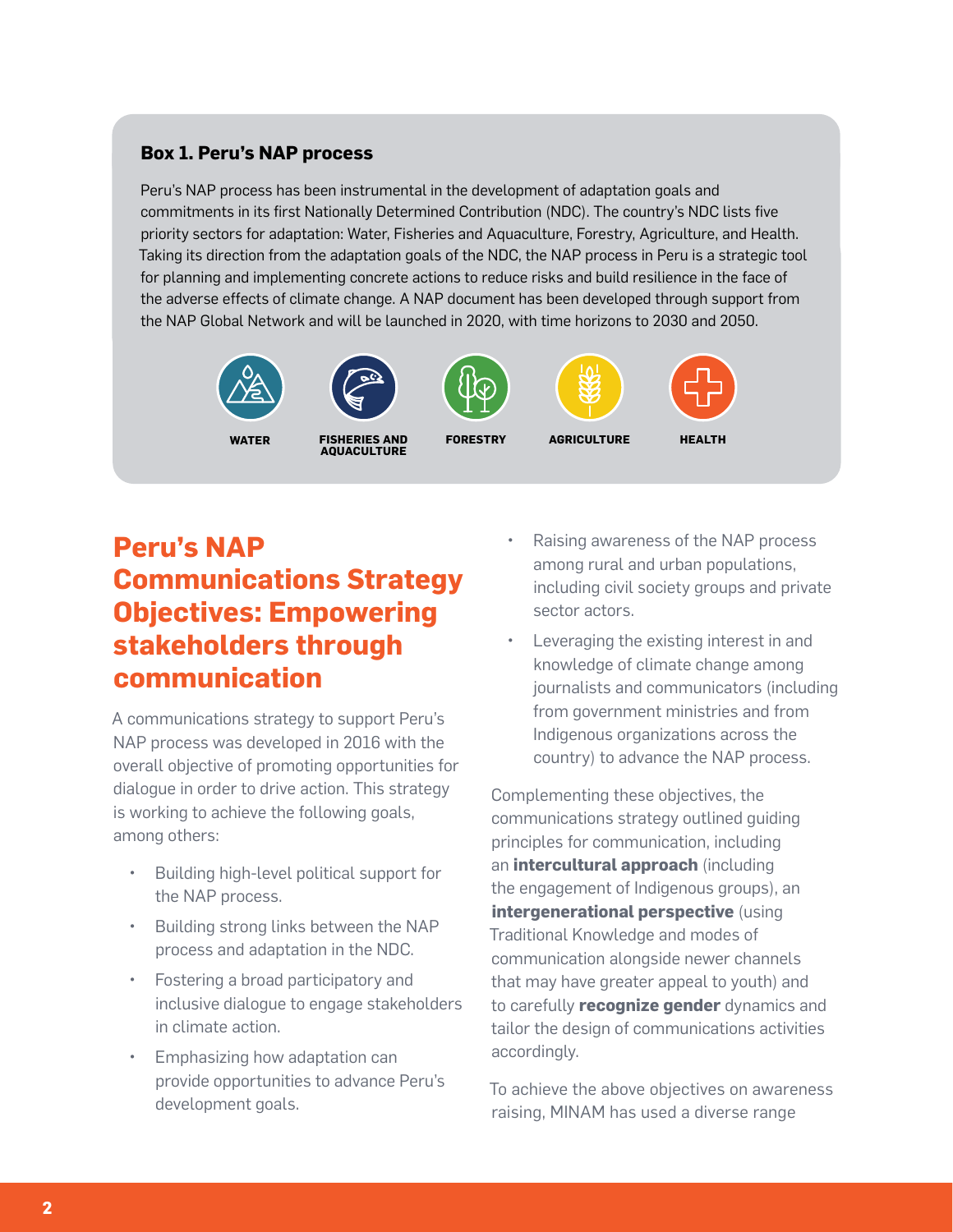of communications materials, including press releases, radio spots aired in several languages, videos, infographics, social media, a children's comic book, brochure, workshops, and posters. This campaign included a series of policy briefs under the tagline "Have a Minute? Let's Talk About Climate Change Adaptation" outlined responses for common questions, for example that for each PEN 1 Peruvian (USD 0.30) invested in preparing for climate change, Peruvians can save PEN 10 (USD 3.05) in prevented disaster impacts (Republic of Peru, 2016).

MINAM also used slogans to promote climate action, such as "Adaptation is the first step to ensure development," which was the President's key message during the response to the "El Niño" phenomenon (El Niño– Southern Oscillation, or ENSO) in 2017 that caused 163 deaths and led to widespread damage across the country.



### **Fostering Dialogue: "The sum of all voices multiplies actions"**

To promote stakeholder engagement, the communications strategy prioritized mechanisms and processes to create dialogue. Notably, the *Dialoguemos sobre Cambio* 



*Climático* ("Let's talk about climate change") process that launched in 2017 engaged stakeholders from all of Peru's 24 regions.

Another stream of *Dialoguemos* enabled government and civil society to jointly shape the regulation of the Framework Law on Climate Change (FLCC) adopted by Peru's Congress in 2018, raising the bar for public policy consultation, and engaging stakeholders from across sectors and levels of government in the national efforts on climate change adaptation and mitigation.

## **Changing the Message, Not the Climate: Peru's National Communicators Workshops**

MINAM has built a network of climate change communicators across Peru through two national workshops.

The [First Peruvian National Communicators](http://napglobalnetwork.org/resource/peruvian-national-communicators-workshop-report/)  [Workshop](http://napglobalnetwork.org/resource/peruvian-national-communicators-workshop-report/) (DGCCD MINAM, 2018) took place under the Dialoguemos process and convened 21 regional journalists, champions, and communicators from 21 regions. This workshop collected input on the FLCC and highlighted how communicators could share stories and information about climate change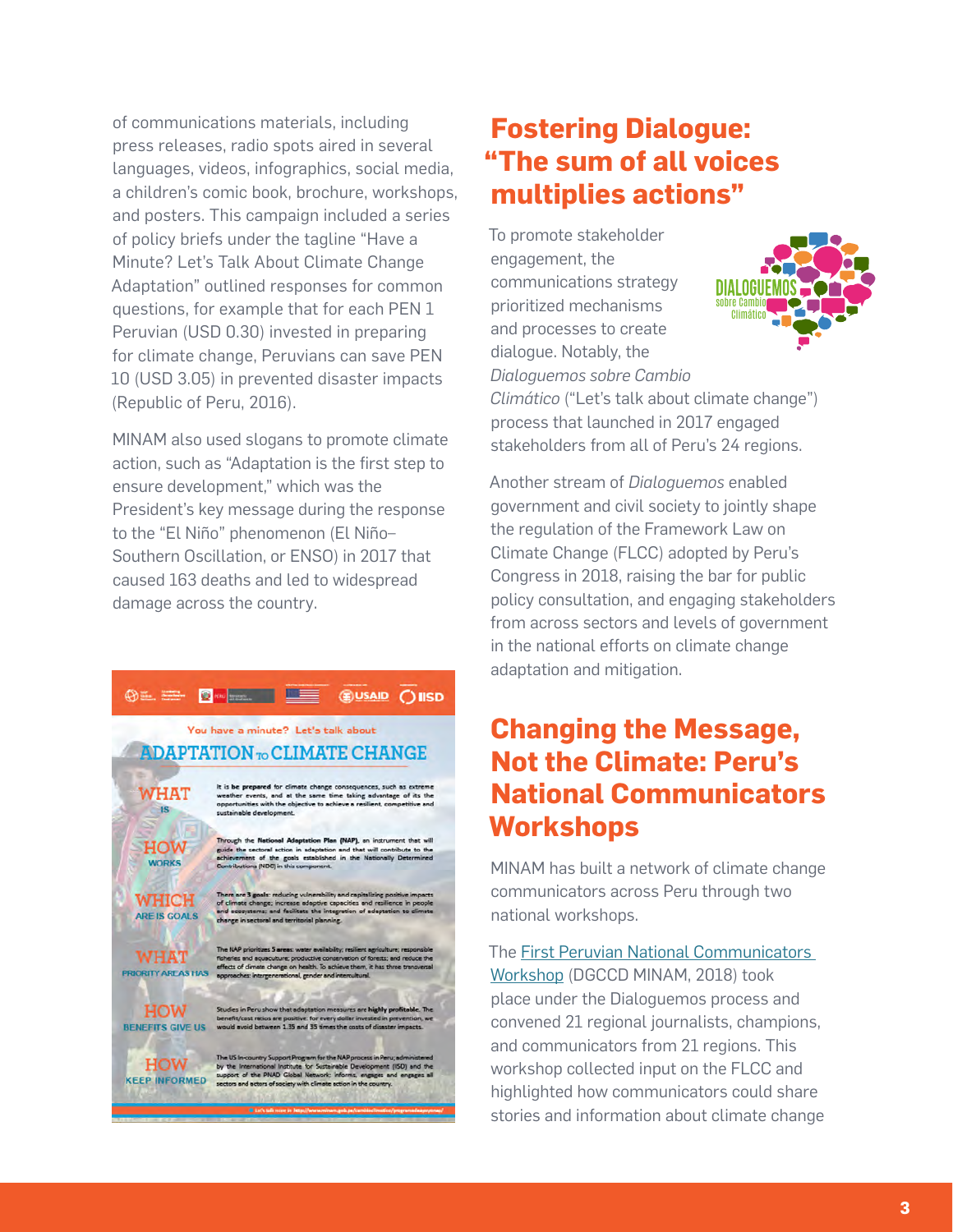in order to help citizens engage in the national effort toward low-carbon and climate-resilient development.

The [Second Peruvian National Communicators](https://www.gob.pe/institucion/minam/noticias/189605-minam-capacita-en-cambio-climatico-a-periodistas-y-comunicadores-de-todo-el-peru)  [Workshop](https://www.gob.pe/institucion/minam/noticias/189605-minam-capacita-en-cambio-climatico-a-periodistas-y-comunicadores-de-todo-el-peru) took place in June 2020 as a virtual event due to the global COVID-19 pandemic. The virtual platform allowed for broader participation, with over 200 communicators taking part, and emphasized possibilities of using virtual tools for communications capacity building. WhatsApp and email groups were formed so that the network of communicators who participated can keep this network of climate change communicators actively generating knowledge, communications products, and learning.

Peru's then-Minister of the Environment, Fabiola Muñoz, took part in both workshops, demonstrating high-level political support for climate change communications.

The national workshops were inspired in part through MINAM communications staff's participation in NAP Global Network peer learning events, including a national-level dialogue for journalists on the NAP process in Saint Lucia in 2017 and global-level [Targeted](https://drive.google.com/file/d/1S9NnwLEIRjjV4WIIgVclbyAwOC3Y8UKo/view?usp=sharing)  [Topics Forums](https://drive.google.com/file/d/1S9NnwLEIRjjV4WIIgVclbyAwOC3Y8UKo/view?usp=sharing) hosted by Fiji and Tanzania (Santillán, 2018).

### **Engaging Indigenous groups in Peru's NAP process**

Under the *Dialoguemos* process, the Peruvian government is working to engage Indigenous groups in national climate action. MINAM's communications strategy has supported this effort through a campaign with [51 radio](https://drive.google.com/drive/folders/1suAuLeJgKZD0neene4gg0BDCQYHpbhTf?usp=sharing)  [spots](https://drive.google.com/drive/folders/1suAuLeJgKZD0neene4gg0BDCQYHpbhTf?usp=sharing) aimed at raising awareness of climate change adaptation, with 31 airing in the five

most widely spoken Indigenous languages in Peru. MINAM also organized a [workshop](https://drive.google.com/file/d/1mCtQklTJUd_XVtFHgAiioCPhw9y0L8yB/view?usp=sharing)  [for Indigenous communicators](https://drive.google.com/file/d/1mCtQklTJUd_XVtFHgAiioCPhw9y0L8yB/view?usp=sharing) with the objective to share lessons on climate change in Indigenous languages.

MINAM's communications strategy also includes [guidelines](http://www.minam.gob.pe/cambioclimatico/wp-content/uploads/sites/127/2019/09/Pautas-comunicacionales.pdf) (DGCCD, 2019) for the development of communication products about climate change considering the use of gender, intercultural, and intergenerational approaches. These guidelines are currently being used by many organizations throughout the country and across Latin America.

Alongside the FLCC, Peru has also launched an Indigenous Climate Platform, giving Indigenous peoples' organizations a right and a mandate to inform climate action and policies, including the NAP process, with their perspectives and priorities. Peru is the first country in the world to establish such a platform.

#### **Key Lessons**

**Communications activities should be developed to achieve clear objectives to support the NAP process and climate action.** Peru's NAP communications strategy prioritized activities and products to advance the NAP process—such as building political will, raising awareness, and building links with adaptation in the NDC. The communication strategy has been successful in enriching and contributing to the success of national processes to formulate adaptation measures in the NDC, enact the FLCC, and support comprehensive management of climate change action.

**The NAP process should establish ongoing dialogue.** National adaptation planning and implementation require the collaboration of all stakeholders, and Peru's Dialoguemos process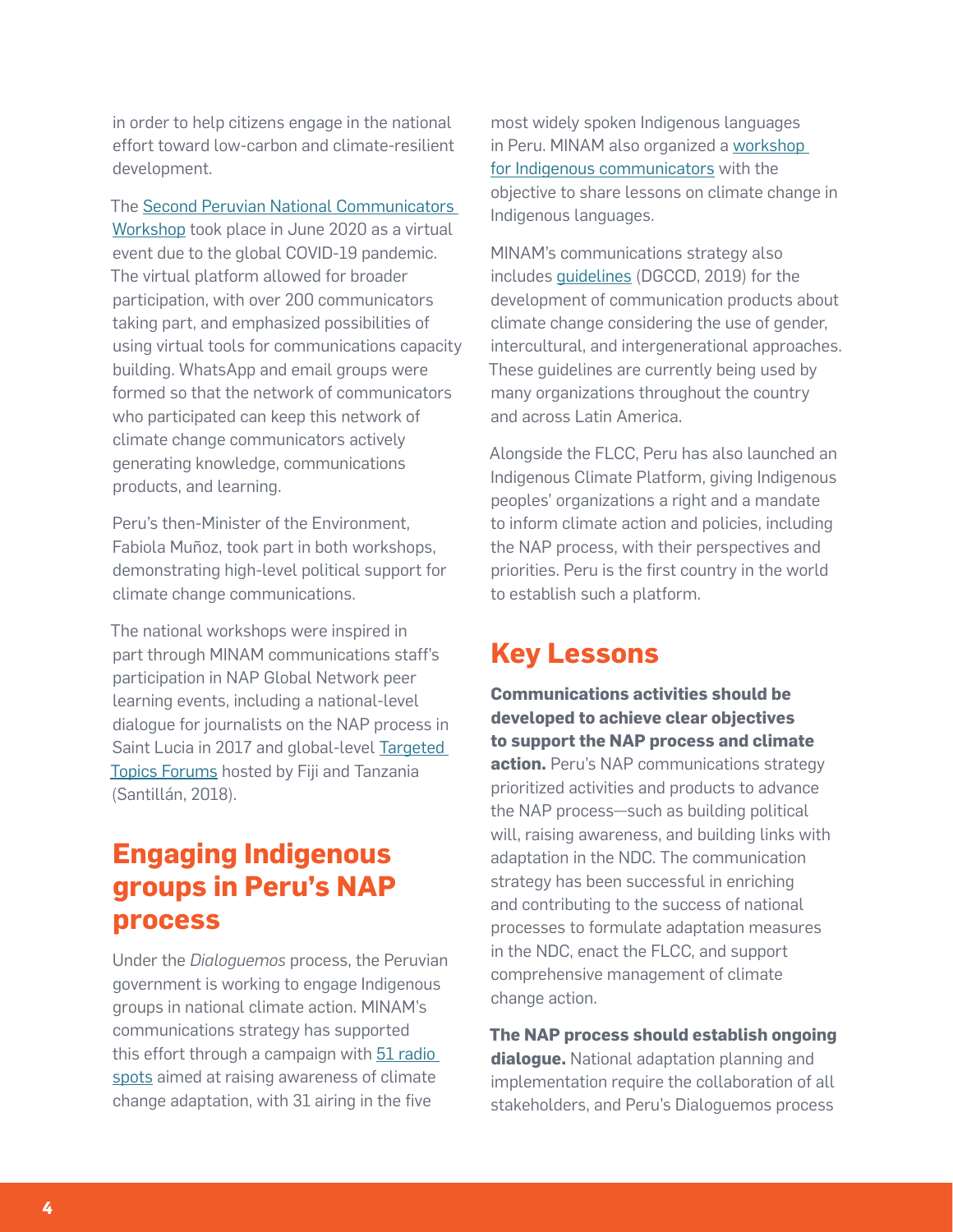shows how a NAP communication strategy can help foster and activate dialogue across regions and stakeholder groups –even in the midst of the pandemic.

#### **Diversity is a strength: A diversity of communications products is needed.**

Various styles, messages, and even languages should be deployed in order to reach persons of different ages, genders, ethnic backgrounds, and formal education and income levels, as well as persons with different access to (or interest in) media outlets. In Peru, radio spots, videos on social media, meetings, press releases, and briefs, as well as various languages, have been used to keep citizens informed, interested, and keen to get involved in climate change action.

**Everyone has an important message to contribute.** Peru's experience shows that official messages from the Minister of Environment go a long way in raising awareness; but so do stories told by farmers, bus drivers, Indigenous youths, or health workers about their responses to climate change impacts. Grounding the topic of climate change in experiences and stories that are relevant to many individuals will help empower them to get involved in climate action.

**Government communicators should learn from NAP process communications experiences from around the world in order to adopt good practices.** Peru's NAP communications strategy benefitted from drawing on international lessons and experiences from countries such as Saint Lucia, Fiji, and Tanzania, as well as other Latin American countries like Mexico and Colombia. The sum of these exchanges fueled the creativity and implementation of successful communications initiatives that emphasized

adaptation as a global challenge that must be addressed through international cooperation.

**Journalists and communicators are important allies for the government-led NAP process.** Peru's NAP communications experience has been that spreading messages from the government alone is not enough journalists and other non-government communicators need to be part of the effort to increase understanding about climate change adaptation and build a national dialogue about it.

#### **Conclusion**

The Government of Peru, led by MINAM, has taken a participatory and inclusive approach to communications to support the NAP process, fostering dialogue on adaptation across sectors and across different parts of Peruvian society, guided by gender equality, intercultural, and intergenerational principles.

MINAM's NAP communications strategy has used a diversity of messages and communications channels to reach diverse audiences to achieve its objectives; notably, fostering genuine participation from civil society stakeholders—including Indigenous groups—to make their voices heard in the NAP process.

As Peru prepares to publish its first National Adaptation Plan, the inclusive, participatory approach that the government has taken to communications has laid the foundation for ownership of adaptation actions by stakeholders across the country.

#### **Peru contact for learning and exchange:**

Víctor Santillán, MINAM (vsantillan@minam. gob.pe); Daniel Morchain, IISD (dmorchain@ iisd.ca)